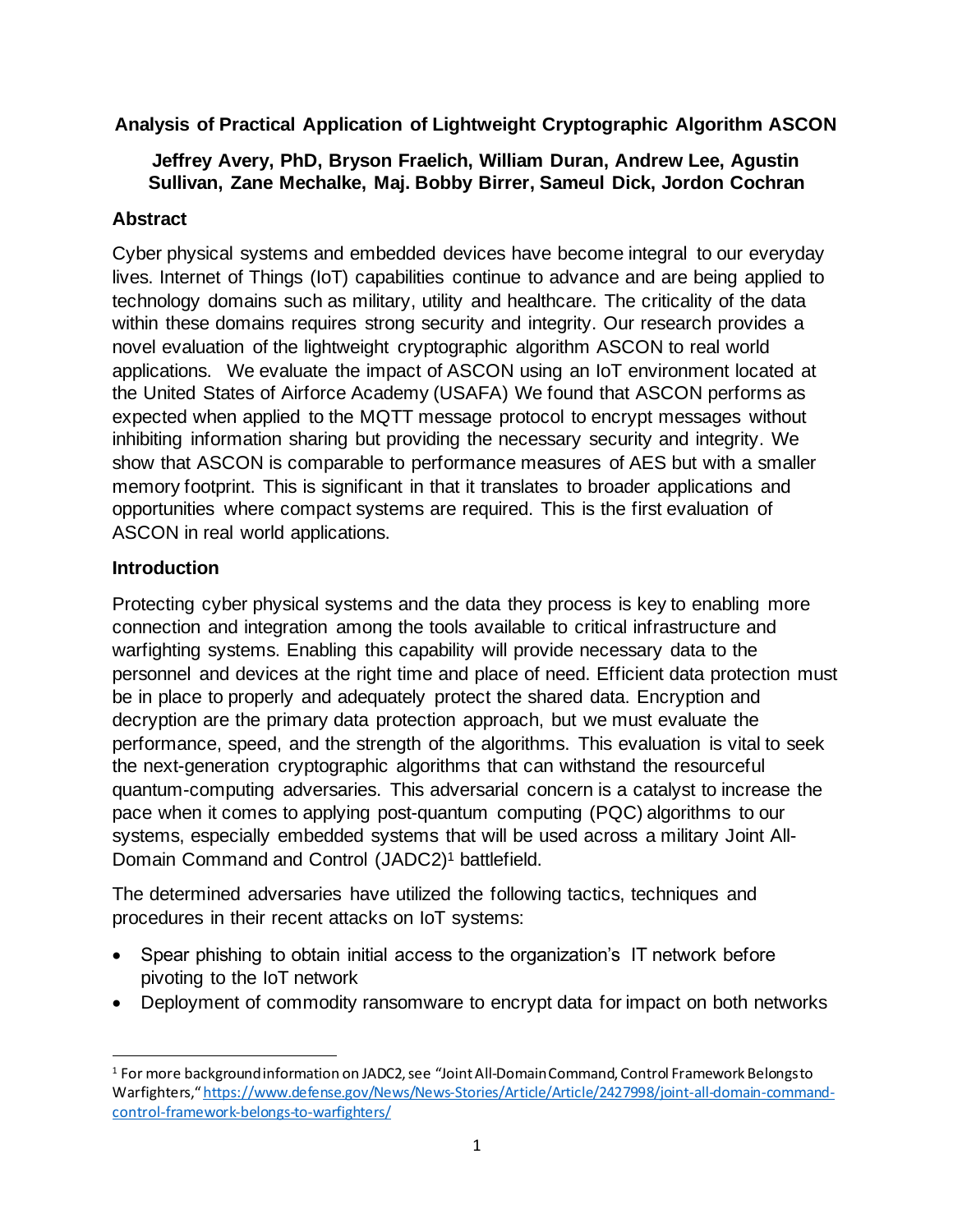- Connecting to internet-accessible programmable logic controllers (PLCs) requiring no authentication for initial access
- Using commonly used ports and standard application layer protocols to communicate with controllers and download modified control logic
- Use of vendor engineering software and program downloads
- Modifying control logic and parameters on PLCs

There is increasing demand to share data among embedded IoT devices and environments, but this needs to be done efficiently, securely, and privately. Current encryption algorithms that execute on our laptops and servers have too large a memory footprint to execute in small size, weight, power, and cost (SWaP-C) devices (Didla, 2008). This is what influenced a new class of cryptographic algorithms that are lightweight, secure and provide integrity guarantees (Adomnicai, 2018). Due to their low size, weight, and power (SWaP), most IoT devices rely on encryption present in network protocols, implement obfuscation-like encryption or have no encryption at all (Atwady, 2017). This leaves these devices vulnerable to exposing data such as passwords and serve as a starting point for lateral movement to attack other network devices.

The purpose of this study is to evaluate the performance and applicability of lightweight cryptographic algorithms to embedded devices in a representative environment. Specifically, we evaluate ASCON which is one of the NIST lightweight cryptographic algorithm finalists to analyze its impact on performance, implementation ability, and observe how it improves data security and integrity. We will evaluate the algorithm and device performance, including size, and execution speed in practical application. Our results will help inform NIST in their selection of the best-of-breed for the lightweight cryptographic standard that will have a key role in future civilian and military applications including autonomous vehicles, weapons' systems and sensors. Having the ability to send and receive encrypted data on these platforms will provide an advantage against adversaries.

Key research contributions:

- 1. The real-world application and analysis of ASCON this work is one of the first practical applications of ASCON in a scenario where measurable data and results have been obtained.
- 2. First analysis of ASCON with MQTT we provide an analysis of ASCON's application to the MQTT protocol by evaluating performance impact and observing secure data transfers.

The remaining sections in this research are organized as follows: Background provides an overview of lightweight cryptographic algorithms as well as embedded device infrastructure and communication methods, Related Work discusses current evaluations of ASCON, Approach details more about the Internet of Things (IoT) experimental environment used to evaluate ASCON, Results present our findings as we applied ASCON to nodes within the IoT environment, and Discussion expands the application of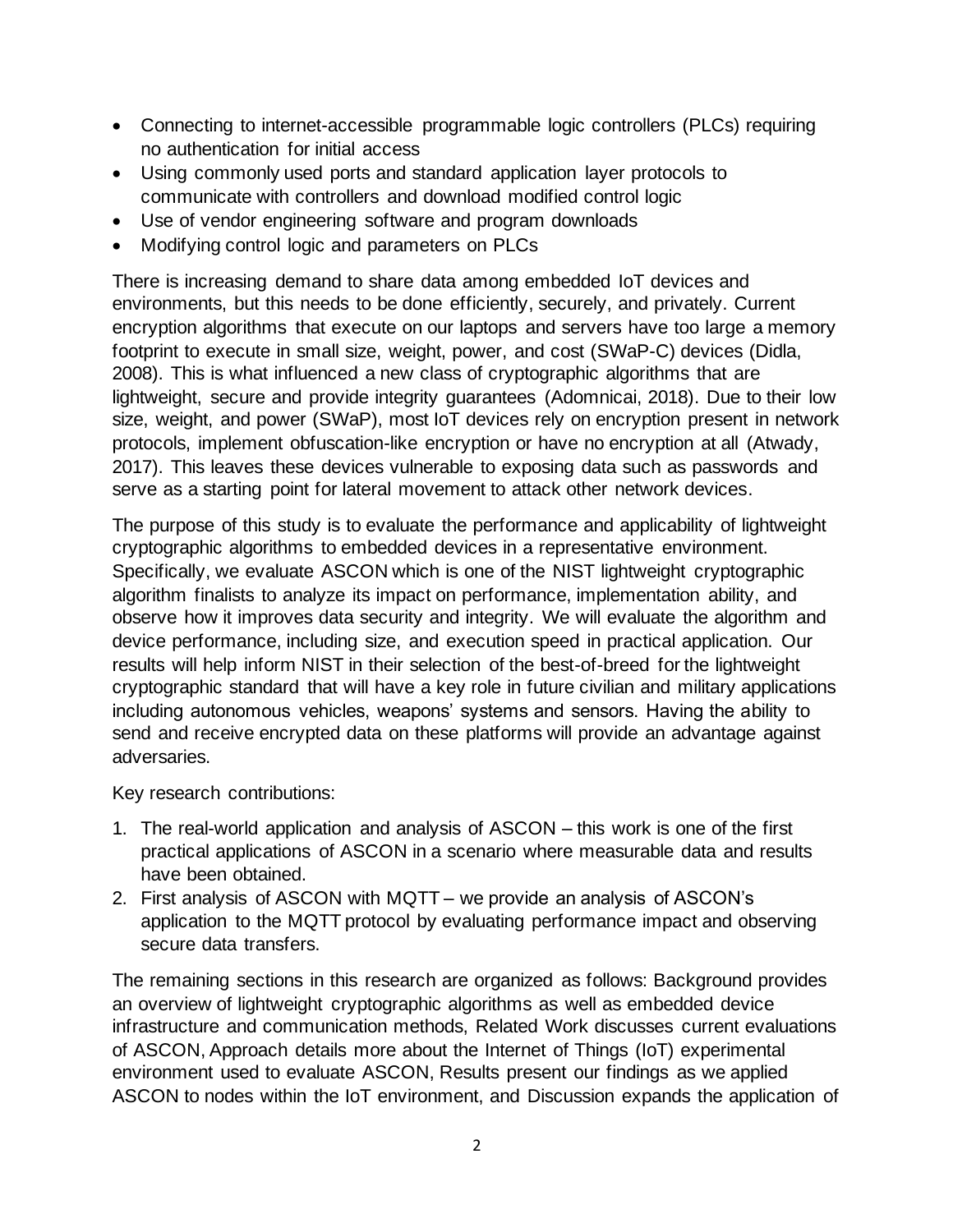lightweight crypto to address parallels to mission critical DoD systems and suggests future work within the space of lightweight crypto. Finally, our research discussion ends with our Conclusion.

### **Background**

The pervasive nature of embedded devices has changed the way society uses technology. The ability to connect and share data has revolutionized a number of domains, but there is a need to ensure data confidentiality and integrity is maintained. This requires a closer evaluation of how data is shared between embedded devices and how this data is protected.

### *Embedded device communication*

In the deployment of the Internet of Things development environment, the USAFA chose to use MQTT (formerly known as Message Queuing Telemetry Transport as it was originally conceived at IBM). In July, 2016, the International Organization for Standardization (ISO) and the International Electrotechnical Commission (IEC) approved release of MQTT Version 3.1.1 after balloting through the Joint Technical Committee on Information Technology (JTC1) and it received the designation: ISO/IEC 20922. This growing industry standard is supported by the OASIS open standards consortium with updates and specialized versions, such as the MQTT-SN that provides improved support for distributed sensors. The MQTT transport standard provides a lightweight, publisher-subscriber messaging approach. It provides a simple application layer protocol for remote, low SWaP devices with minimal bandwidth. MQTT uses a broker and client approach where clients can publish, subscribe or both, see Figure 1. One of the features of MQTT is a configurable Quality of Service (QoS) method for reliable message delivery in a crowded communication environment or situations with intermittent connections. Messages can be sent at most once, at least once, or exactly once. If a subscribing client goes offline, brokers can buffer messages and send them if the client comes back online. This feature is very useful in dense communications environments or when clients are moving among radio opaque obstacles that may obscure receivers and make services intermittent.



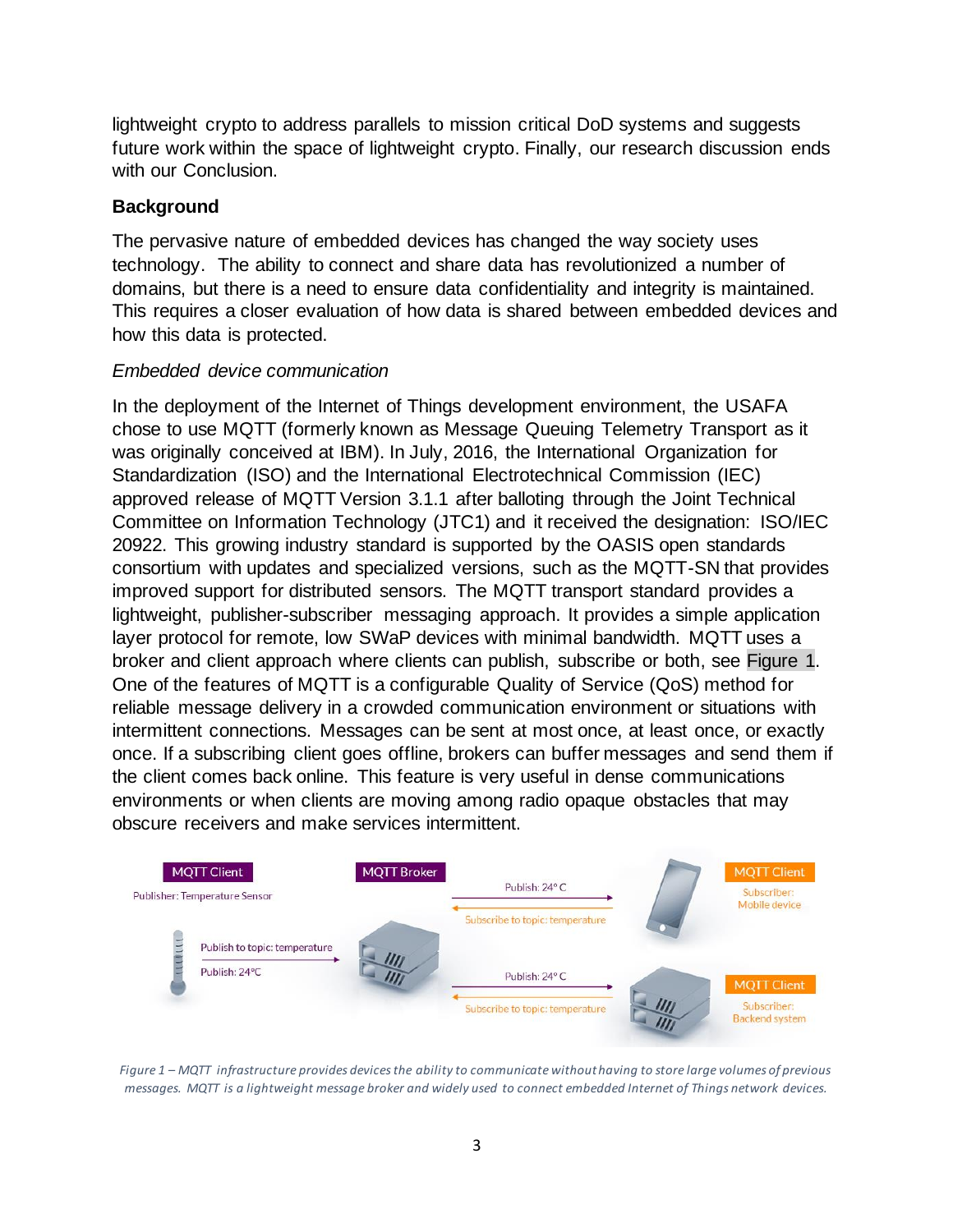MQTT does not inherently include cryptographic methods for message integrity, source authentication or confidentiality of the message in transit. Most MQTT products allow Transport Layer Security (TLS) as an option. Practical applications may find that TLS imposes inconvenient burdens on messages in an IoT environment. The NIST Lightweight Cryptographic standard would complement the MQTT and similar IoT message transfer standards by providing those cryptographic methods for integrity, authentication and confidentiality.

The US Air Force Academy (USAFA) Internet of Things (IoT) test bed environment includes a central MQTT broker service with a variety of publisher and subscriber devices. One of the devices to support the network function of providing the availability of faculty is a Bluetooth®-enabled device used as Smart Badges, see Figure 4. While the faculty member carries this token, the network identifies where the faculty member is and shows an estimate of how soon the faculty member will arrive back at the office location to meet for the requested student consultation. This information is displayed outside the office on an E-link Display as a subscriber to the information and may be available through the student's personal device.

#### *Data protection*

The lightweight cryptography research push was started by NIST in 2013 as the rise of small, resource constrained devices grew. A solicitation for submission was created and algorithms were evaluated based on performance metrics such as power consumption, latency and throughput, software metrics such as number of registers and bytes of RAM/ROM required during execution as well as hardware metrics of look-up tables, flipflops and multiplexers required for the algorithm to execute (McKay, 2016). Numerous different algorithms were proposed including lightweight hash functions, lightweight message authentication codes and stream ciphers.

Another type of algorithm that was proposed called Authenticated Encryption (AE) or Authenticated Encryption Schemes with Associated Data (AEAD) schemes as part of the Competition for Authenticated Encryption: Security, applicability and Robustness (CAESAR) provides the ability to ensure confidentiality as well as validate message integrity. These algorithms have applications in several different scenarios such as unmanned aerial systems, IoT devices as well as in other protocols such as MQTT for message sharing (Driscoll, 2018) (Nabeel, 2021) (Amnalou, 2020). Within the AE space, algorithms have different constructs. This research presented in this paper will focus on the ASCON algorithm, which is a sponge-based AE algorithm that has properties that provide low latency and high throughput (Yalçın, 2012). ASCON is one of the NIST finalists currently in its evaluation window (NIST, 2021).

#### **Related works**

The ASCON AEAD algorithm is a leading choice for lightweight applications needing symmetric cryptography. This algorithm is designed for low memory footprints in hardware and software while maintaining speed and security. As an AEAD algorithm,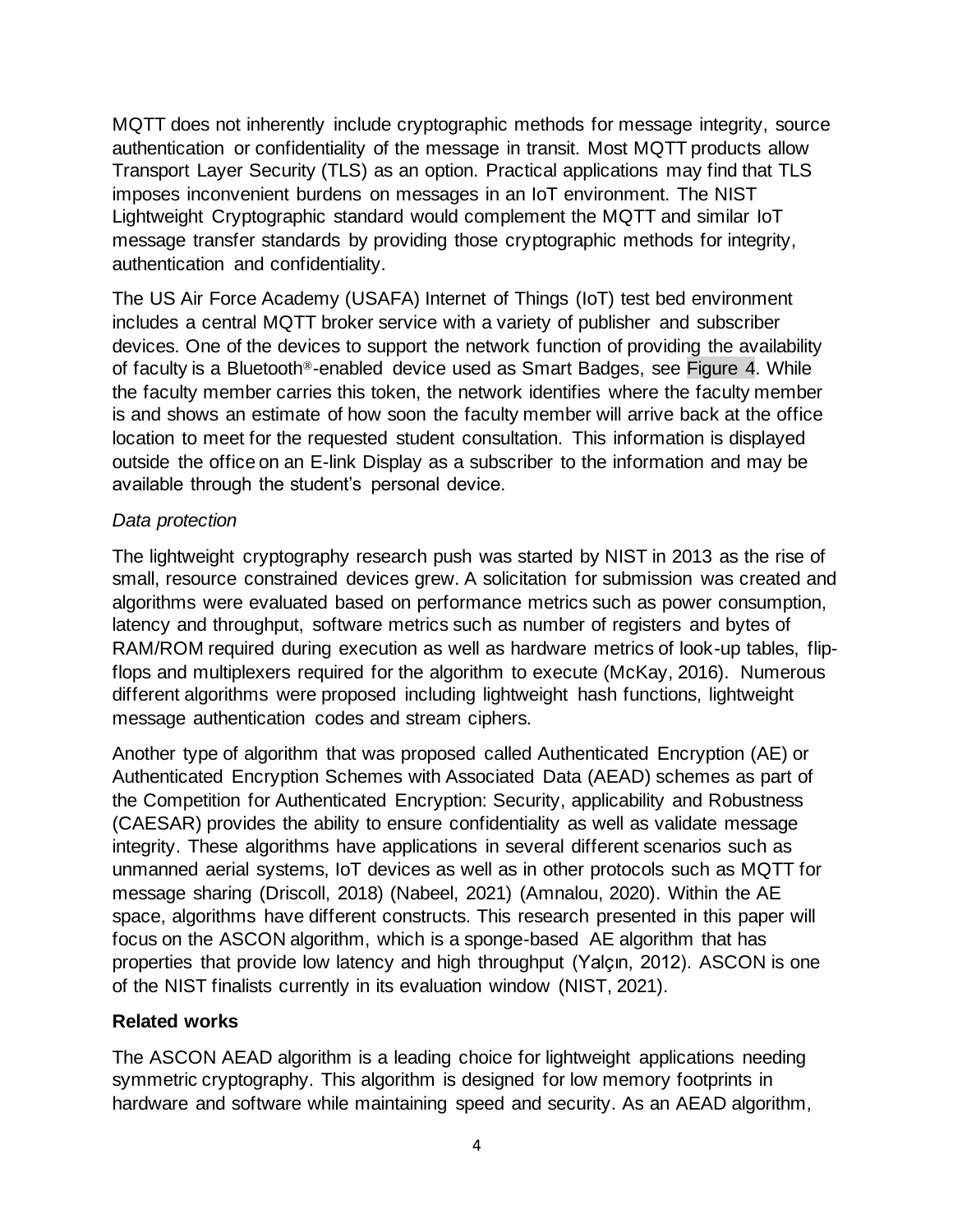ASCON includes both the encrypted cipher text as well as associated data that is used to verify the integrity of the message that was sent. This guarantee of both confidentiality and integrity as a lightweight cryptographic algorithm provides the ability for low SWaP pervasive devices to secure data and communications, which need to be guaranteed (McKay, 2016).

Prior work to analyze ASCON has focused on security analysis and metrics. Measuring the amount of randomness or entropy in ciphertext output, differential analysis of the ASCON sponge-based algorithm to identify faults in its construction, cube attacks and other cryptanalysis have been performed on the algorithm (Dobraunig, Cryptanalysis of ascon., 2015) (Joshi, 2021) (Li, 2017) (Tezcan, 2016). This analysis resulted in mixed feedback, with some attacks being identified as well as mitigations being suggested that do not significantly alter the performance of the algorithm (Adomnicai, 2018).

These discussions and research are important to consider before applying ASCON to pervasive IoT devices and protocols. Our research provides context into **applying ASCON to real world pervasive devices**, the MQTT protocol and three applications to measure its' impact on performance and security of the data.

## **Approach**

Our research environment at USAFA includes a progressive Internet of Things (IoT) development and test environment as shown in [Figure 2.](#page-4-0)



*Figure 2 – The USAFA Internet of Things (IoT) Environment spans the entire USAFA campus. It includes both cellular and Wi-Fi connected devices that communicate via MQTT messaging protocol to provide real-time weather data and personnel tracking.*

<span id="page-4-0"></span>We conducted a series of experiments to evaluate ASCON's performance in several of these environments and measure its impact on overall system performance. The realworld applications included a test bench of Raspberry Pi devices connected via Wi-Fi located in a controlled lab environment, a weather data messaging system, and a personnel location tracking system. We first tested the general performance of ASCON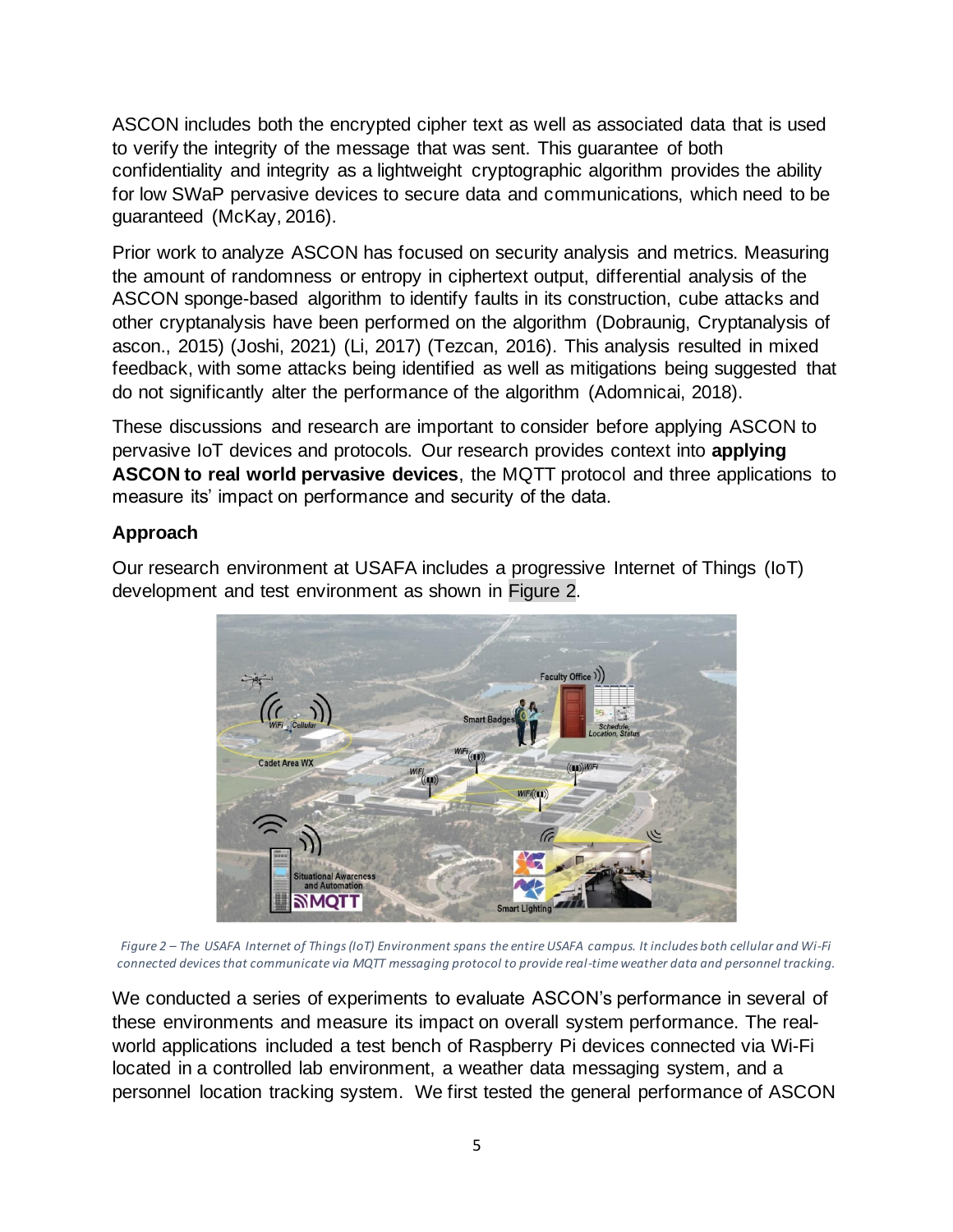in the test bench environment, then applied the algorithm to the weather and personnel tracking system. Additional explanation of the weather data messaging and personnel tracking systems is provided below.

#### *Controlled Lab Experimentation Infrastructure*

Initially, algorithms were evaluated within a controlled test bench comprised of Raspberry Pi devices. Specifically, Raspberry Pi devices were used in all experiments within the test bench. We evaluated algorithm performance using a real-world message broker, MQTT, that is used in many IoT networks to send and receive short messages. To reiterate, the **MQTT natively does not encrypt data being sent/received.** 

Experiments were run on a Raspberry Pi Zero with a 1 GHz, single core CPU and 512 MB of RAM. Raspberry Pi 3 and 4 sets were also tested. Experimental setup included two Pi's connected via Wi-Fi. The results were collected based on a roundtrip timing approach where the times reported are the total time to send a message, receive the message, decrypt, re-encrypt, send back, and finally decrypt the message. This roundtrip time measurement provides an exemplar use case to measure the impact of these algorithms on IoT device communications.

Messages are comprised of a randomly generated string of characters. The message lengths of 10, 100, and 500 bytes were determined using common message lengths within the test bench setup.

### *Weather Messaging System*

The weather messaging system provides real-time weather metrics/readings of an outdoor drone airfield located at the US Air Force Academy. The weather messages vary in length and provide insight into potential flying conditions. The weather data messaging system is critical to the USAFA given their real-time requirement for localized weather awareness and understanding to inform key and essential flight aviation operations. Given the USAFA campus is located at the foot of the Eastern Range of the Rocky Mountains, large variances of campus weather conditions as compared to weather reported at other nearby airfields requires additional monitoring capabilities and reporting performed using sensors located directly at the Stillman field drone launch area. Key weather data (wind speed, direction, temperatures and pressure) from numerous sensors is available to inform faculty and students of the necessary, safe conditions at their aircraft launch and recovery. [Figure 2](#page-4-0) provides an OV-1 model style overview of the IoT testbed at USAFA that includes the weather station for drone operations. Exact locations are not represented in the figure.

The weather station located in the drone airfield publishes real time weather data to an MQTT server topic. This data is sent and received as plain text and can be viewed over the air in plain text. The MQTT server stores these messages for a configurable amount of time along with metadata including timestamps associated with the data with no data validation, integrity checks or authenticity checks. Within the USAFA campus,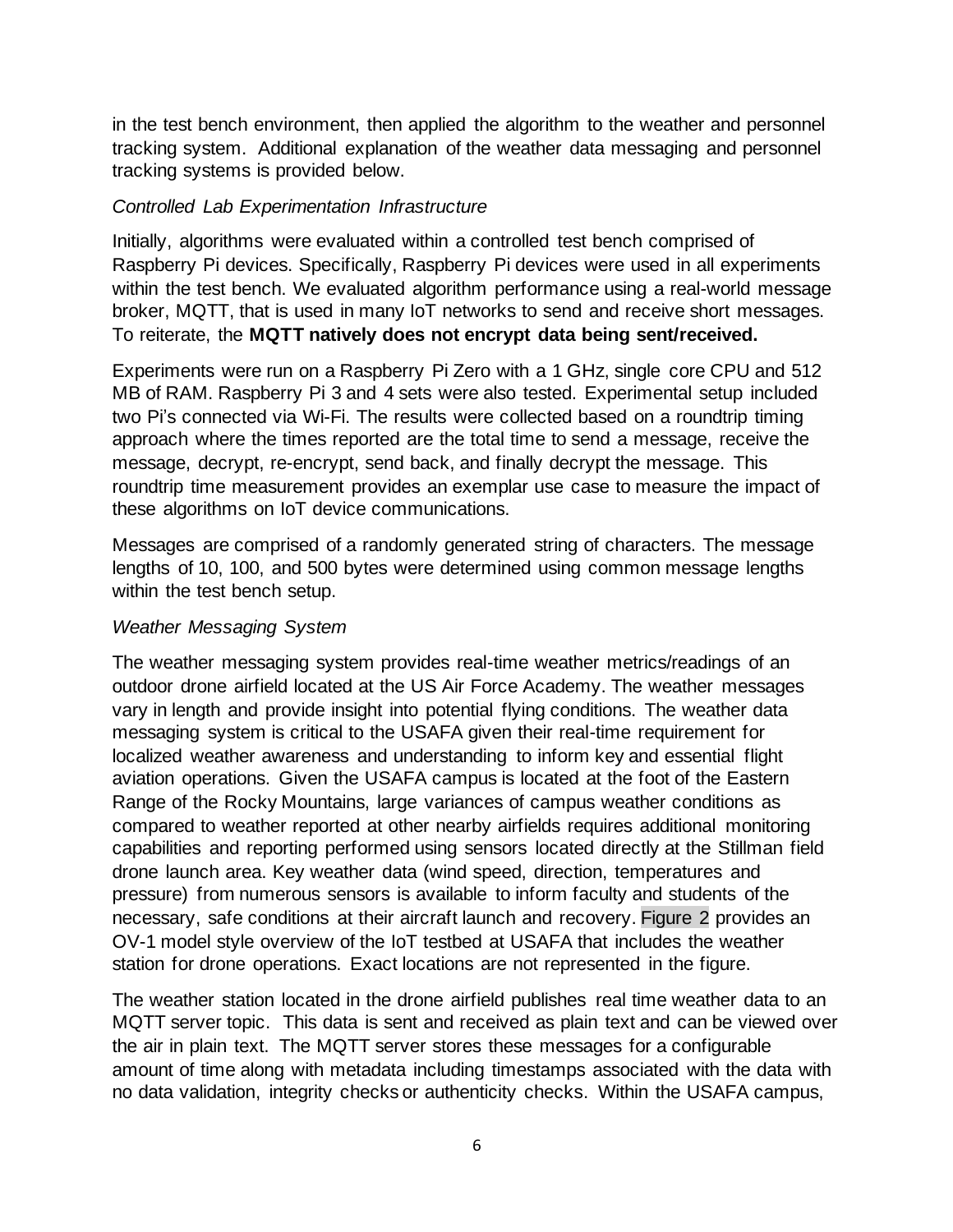E-Iink displays are powered by Raspberry Pi devices that subscribe to these topics and display the stored weather messages. This provides cadets and instructors with real time weather measurements, giving them the ability to determine if conditions are safe and suitable for flying. [Figure](#page-6-0) [3](#page-6-0)3 below provides the general workflow for the weather messaging system.



<span id="page-6-0"></span>*Figure 3 – The weather messaging system includes four components. The weather station itself collects real-time measurements on the airfield and publishes this data to the MQTT server. Raspberry Pi devices subscribe to these messages and display them using E-Ink.*

Due to the embedded nature of the sensors and receiving Raspberry Pi's in this system, traditional encryption techniques are not suitable. Sending and receiving plaintext weather messages also provides an attack surface that an adversary could exploit, sending false weather data or sending malicious commands that could exploit vulnerabilities in the MQTT server or the subscribing devices (Pasknel, 2017 and Calabretta, 2018). Encrypting these messages from the various sensors located at the airfield provides and authenticating them provides greater security by preventing false or malicious messages injected into the MQTT traffic from successfully executing or being delivered to the destination Raspberry Pi devices.

We evaluate the impact of ASCON over the course of a 12-hour test where a *cron* job takes measurement ever half second. These measurements include CPU and RAM utilization as data is sent, received and decrypted. We also captured .pcap files of the traffic as it was delivered to the Raspberry Pi from the weather sensors to observe the encrypted packets.

#### *Location Tracking System*

The location tracking system provides location information for individuals wearing a GPS enabled embedded device as shown in [Figure 4.](#page-7-0) USAFA professors wear these embedded Wi-Fi-enabled smart badge devices to track their location around campus. This system provides tracking and situational knowledge of the availability and proximity of instructors for students who are seeking consultation. Messages include the time stamp and location in latitude and longitude and this data is reported on a geospatial display. The data sent back to the display is received in plaintext without any encryption or data authentication. Encrypting these messages from the location tracking sensors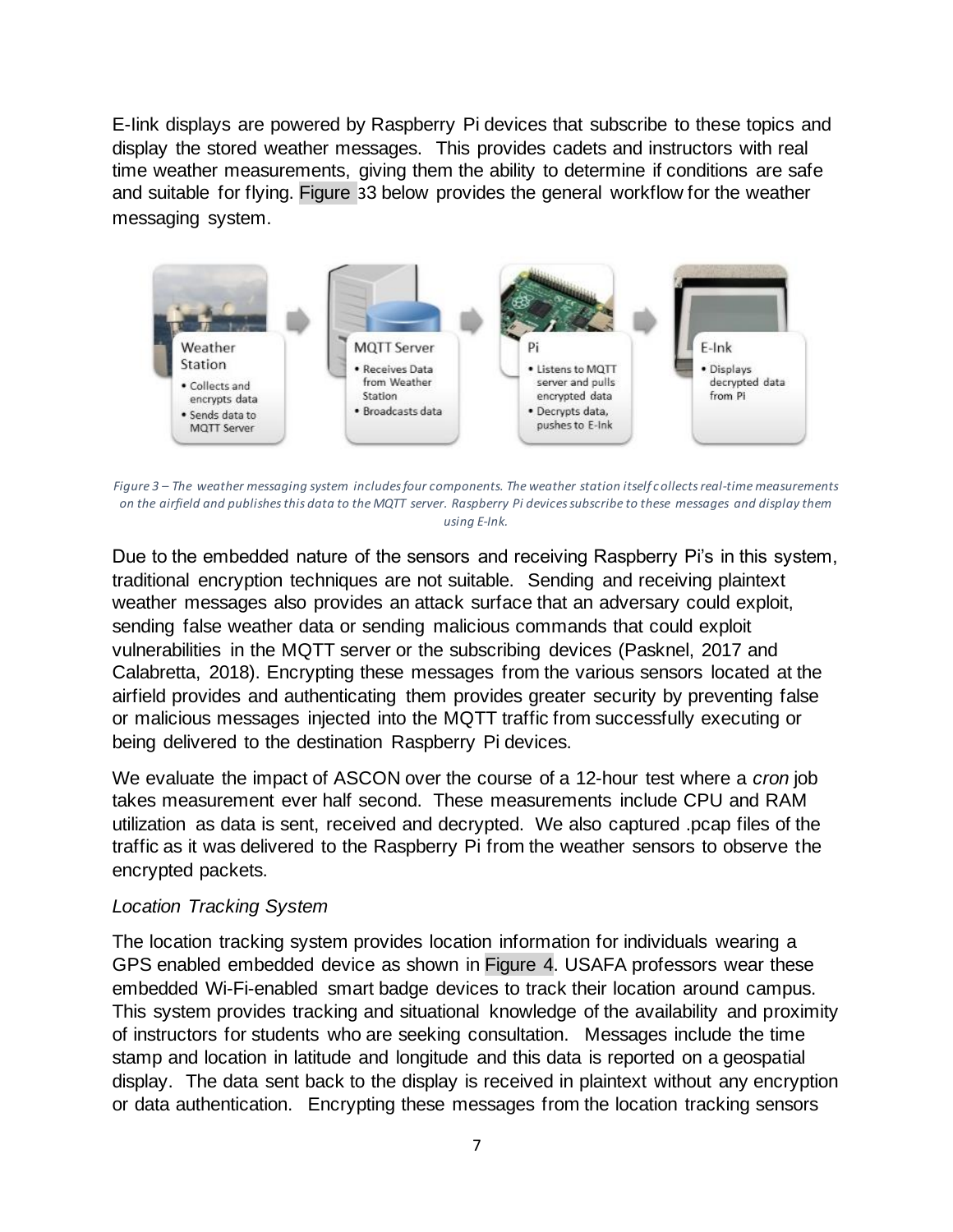to the central display board preserves the integrity of the tracking system. This prevents spoofing attacks that could falsify the location of professors.



*Figure 4 – The smart badge is worn by USAFA professors to provide students with real-time location data. The location tracking system allows students to observe when professors are close to their office in the event they are unreachable or absent for scheduled appointments.*

### <span id="page-7-0"></span>**Results**

To evaluate ASCON, we execute a series of experiments in the various systems described in the Approach section. These experiments show the impact of ASCON on system performance as messages are shared over the MQTT message broker. Initial results in [Table 1](#page-7-1) below compare the timing metrics for encrypting various length messages using ASCON and AES compared to a control experiment, which does not apply any encryption. These measures were taken within the controlled lab setting that has a series of Raspberry Pi Zero devices connected via Wi-Fi. For each message size, we execute 20 roundtrip message transmit and receive instances and then average these 20 runs to provides the results in [Table 1](#page-7-1) (where the roundtrip times are the total time to send a message, receive the message, decrypt, re-encrypt, send back, and finally decrypt the message). The values below suggest AES provides faster encrypt and decrypt performance. These values are due to AES' superior implementation, but **AES is limited to execution on devices with more than 512 bytes of memory (Toshiko, 2017).** For smaller devices, this is not a viable encrypt/decrypt approach. This experiment also showed that lightweight cryptographic algorithms are within the acceptable threshold for cyber physical systems and real-time systems that we often find in weapon systems.

|                        | Average time per trial (seconds) |              |            |
|------------------------|----------------------------------|--------------|------------|
| Message length (bytes) | No encryption                    | <b>ASCON</b> | <b>AES</b> |
| 10                     | 2.67E-06                         | 1.85E-04     | 6.96E-06   |
| 100                    | 2.89E-06                         | 3.61E-04     | 6.63E-06   |
| 500                    | $2.42E-06$                       | 7.76E-04     | 5.30E-06   |

<span id="page-7-1"></span>*Table 1 – Execution run times for a control execution with no encryption, AES encryption and ASCON encryption. Values are the average of 20 runs to perform a roundtrip send and receive of a message between two Raspberry Pi's using MQTT.*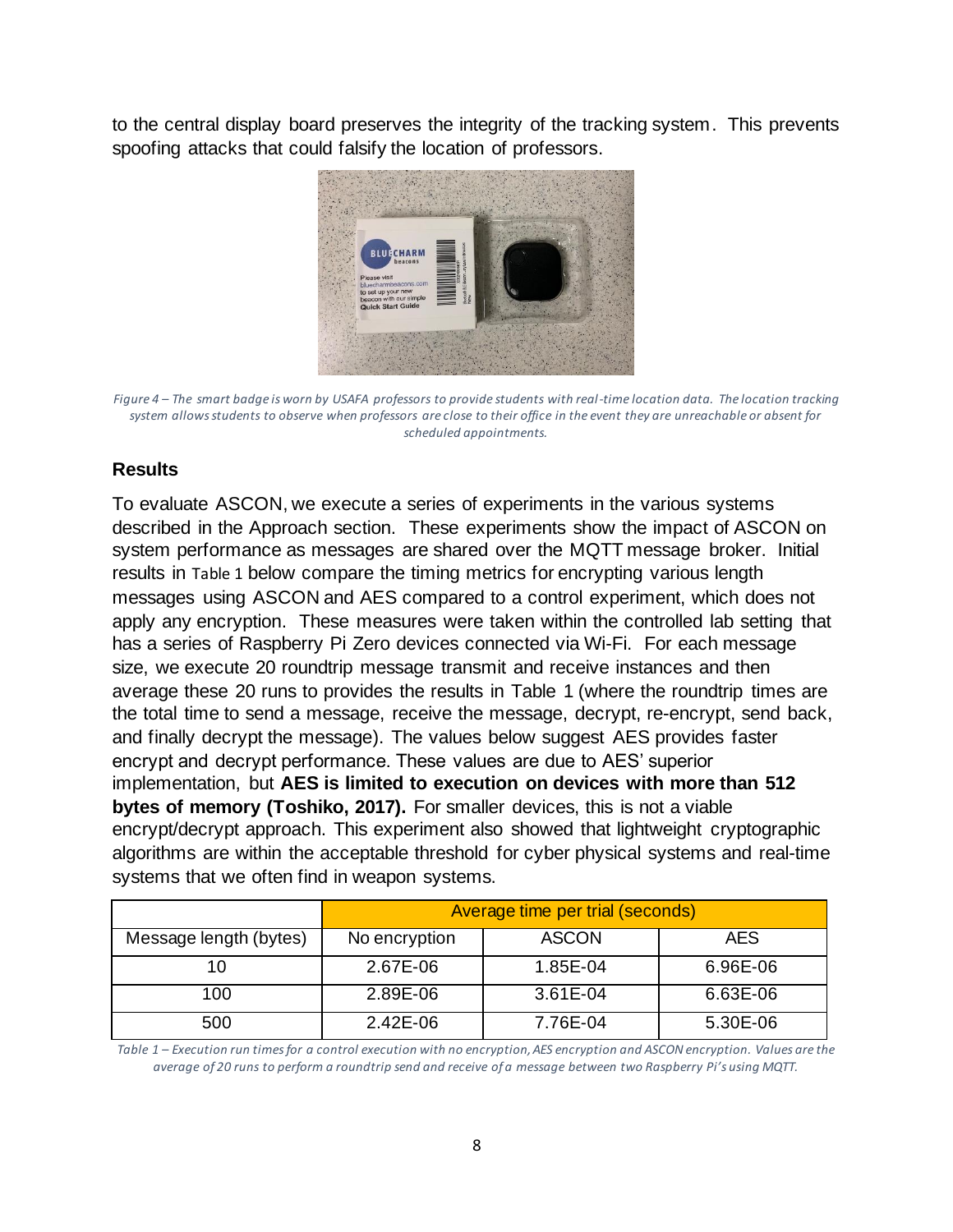

*Figure 5 – RAM and CPU usage for a vanilla Raspberry Pi compared to a Raspberry Pi executing AES as well as the three different types of the ASCON algorithm.*

The ASCON algorithm is comprised of hashing, encryption and both hash and encrypt execution. This graphic displays the average usage percentages across 20 points of measurement during the experiment. Each point of measurement is collected every half second. Figure 5 above shows ASCON's execution in terms of both CPU and RAM percentage-use compared to AES and the baseline control, i.e., an idle Raspberry Pi Zero. The comparison shows that RAM usage, across all execution is comparable with AES having negligibly higher usage. This could be due to noise with other processes executing in the background.

The CPU usage does differ across each these algorithms. AES fine-tuned implementation is verified as the increase in CPU usage during AES execution is less than 2% CPU usage increase compared to baseline (i.e., idle Raspberry Pi execution). ASCON utilized more CPU to execute across all three modes of execution (encryption, hash, hash and encryption). While these initial results would suggest AES over ASCON, the size of AES software precludes it from being applied to embedded systems with SWAP-C profiles. This also suggests there are optimizations that should be evaluated for ASCON and additional measurements to further validate these optimizations.



<span id="page-8-0"></span>*Figure 6 – CPU Usage as a percent and RAM usage as a percent of ASCON algorithm executing on Raspberry Pi Zero's that are part of the Weather Messaging station. These measurements are over a period of 30 minutes, with measurements taken every half second.*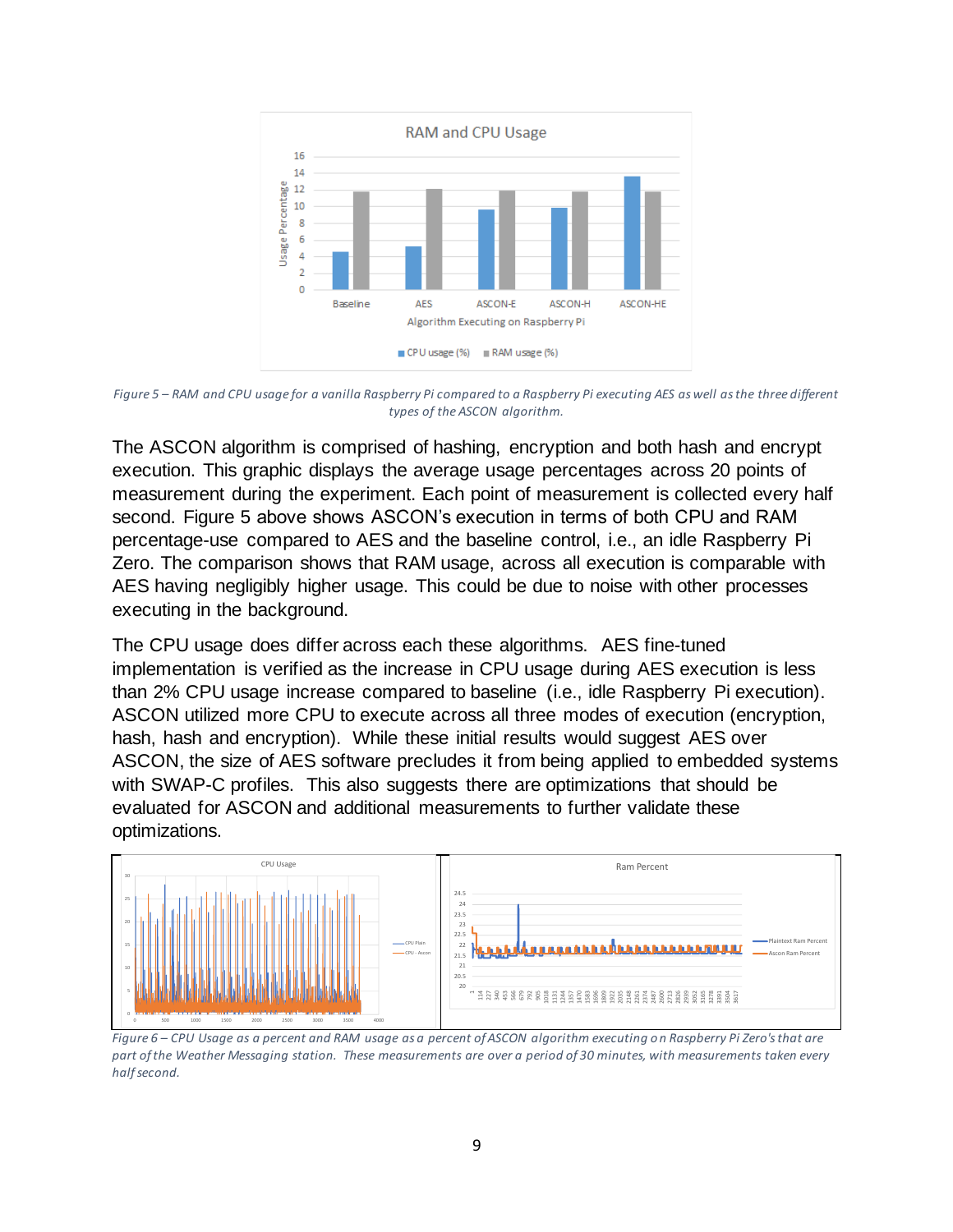[Figure 6](#page-8-0) shows how ASCON impacts performance over a 30 minute timespan where CPU and RAM usage are presented as a percentage. This long running experiment suggests that ASCON does have an impact on performance, but this impact does not seem to be observable in system execution times/operation.

#### **Discussion**

The ASCON lightweight cryptographic algorithm provides cryptographic properties to embedded devices that otherwise have unencrypted or poor security. Our evaluation shows that ASCON, while not as optimal as AES, performance within expectation when executing on IoT devices. Additional experimentation to show specific security measurements such as entropy and impact of key exchange within the system would provide additional metrics that should be collected on ASCON.

As follow-on research in this project, the USAFA cadet testers will use ASCON on an FPGA to execute the algorithm as binary instructions instead of a runtime executable. We expect this will drastically improve ASCON performance. Those results are not available for this paper, but would be shared with the NIST if available at presentation time.

Use of the NIST Lightweight Cryptographic standard for authentication, integrity and confidentiality provide valuable cybersecurity capabilities not natively present in the MQTT protocol. By confirming the authentication of a publishing device, such as the Smart Badge, we provide protection against spoofing attempts by unauthorized publishers. By checking the integrity of messaging from those publishers, the cryptographic hash confirms the message arrived whole and unaltered by any potential malicious manipulation. And the confidentiality reduces the potential for exploitation of the information for other purposes than those designed in the system.

In addition to the IoT test environment at the USAFA, ASCON and other light weight cryptographic algorithms have a number of applications. These same Lightweight Cryptographic capabilities used on the USAFA IoT test bed have direct value to a variety of critical infrastructure and military Platform Information Technology applications. For example, when an aircraft returns from a mission and may need to be quickly prepared for a follow-on mission, there are several functions that must happen quickly and securely. Previous mission data must be captured (off-loaded) for analysis of mission performance. Information about success in targeting or weapons' employment effects may have a significant impact on follow-on missions. Faults and subsystem performance data is needed by maintenance crews to guide rapid repairs and assessment of the vehicle's readiness to return to operations. When a new mission is being prepared, mission data, weapon specific configurations and situational awareness data may be uploaded. A 'hot swap' rapid turn-around of an aircraft for follow-on missions may include not shutting down the engines while the aircraft is refueled and rearmed and may be only minutes in time on the ground. This brevity of connectivity to the vehicle drives a need for secure data sharing between ground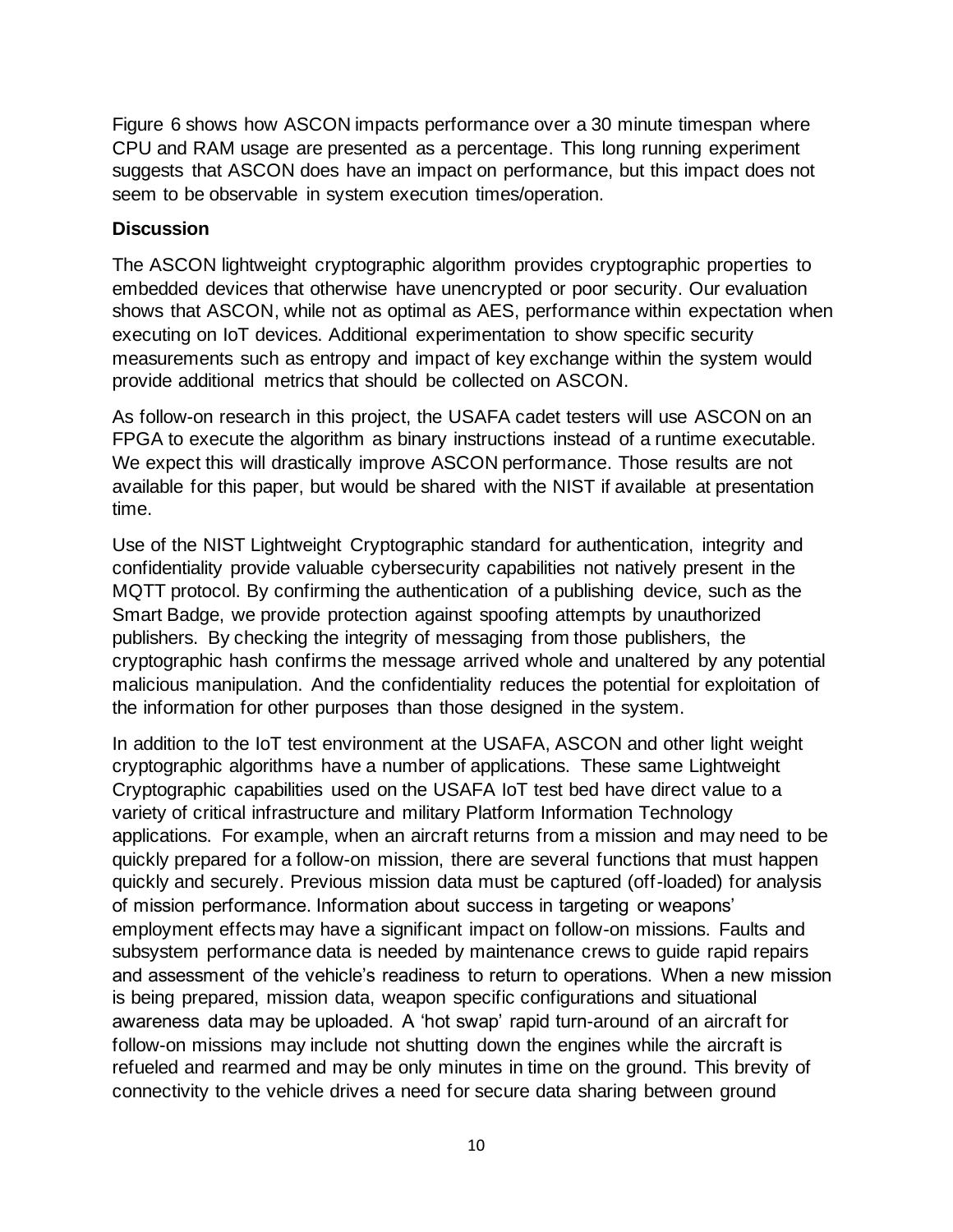support equipment and the aircraft while both the embedded aircraft systems and the ground support equipment may be constrained in size, weight, and power. The NIST Lightweight Cryptographic standard would provide an important improvement in the weapon system's cybersecurity.

#### **Conclusion**

ASCON's lightweight cryptographic algorithm provides cryptographic properties to embedded devices that otherwise cannot execute standard cryptographic algorithms. We evaluate a series of experiments to execute ASCON in the USAFA IoT environment, which includes a controlled test bed with Raspberry Pi Zero devices, a weather messaging system and a smart badge system that communicate via MQTT, cellular signals and Wi-Fi. Our results show that while AES does perform efficiently, ASCON provides comparable performance that is within threshold values from DoD embedded systems. Additional work includes other measurements to evaluate security implications as well as other performance measures that can be collected in the IoT test environment.

### **References**

- Adomnicai, A. F. (2018). Masking the lightweight authenticated ciphers acorn and ascon in software. . *Cryptology ePrint Archive.*
- Amnalou, S. A. (2020). Lightweight security mechanism over MQTT protocol for IoT devices. *Int. J. Adv. Comput. Sci. Appl*, 202-207.
- Atwady, Y. A. (2017). A Survey on Authentication Techniques for the Internet of Things. *Proceedings of the International Conference on Future Networks and Distributed Systems.* New York: Association for Computing Machinery.
- Didla, S. A. (2008). Optimizing AES for embedded devices and wireless sensor networks. *TridentCom.*
- Dobraunig, C. E. (2015). Cryptanalysis of ascon. *Cryptographers Track at the RSA Conference* (pp. 371-387). Springer.
- Dobraunig, C. E. (2016). *Ascon v1. 2. Submission to the CAESAR Competition.*
- Driscoll, K. (2018). Lightweight crypto for lightweight unmanned arial systems. *Integrated Communications Navigation, Surveillance Concerence (ICNS)* (pp. 1- 15). IEEE.
- Gross, H. W. (2015). Suit up!--Made-to-Measure Hardware Implementations of ASCON. *Euromicro Conference on Digital System Design* (pp. 645-652). IEEE.
- Joshi, P. &. (2021). SSFA: Subset fault analysis of ASCON-128 authenticated cipher. *Microelectronics Reliability, 123*.